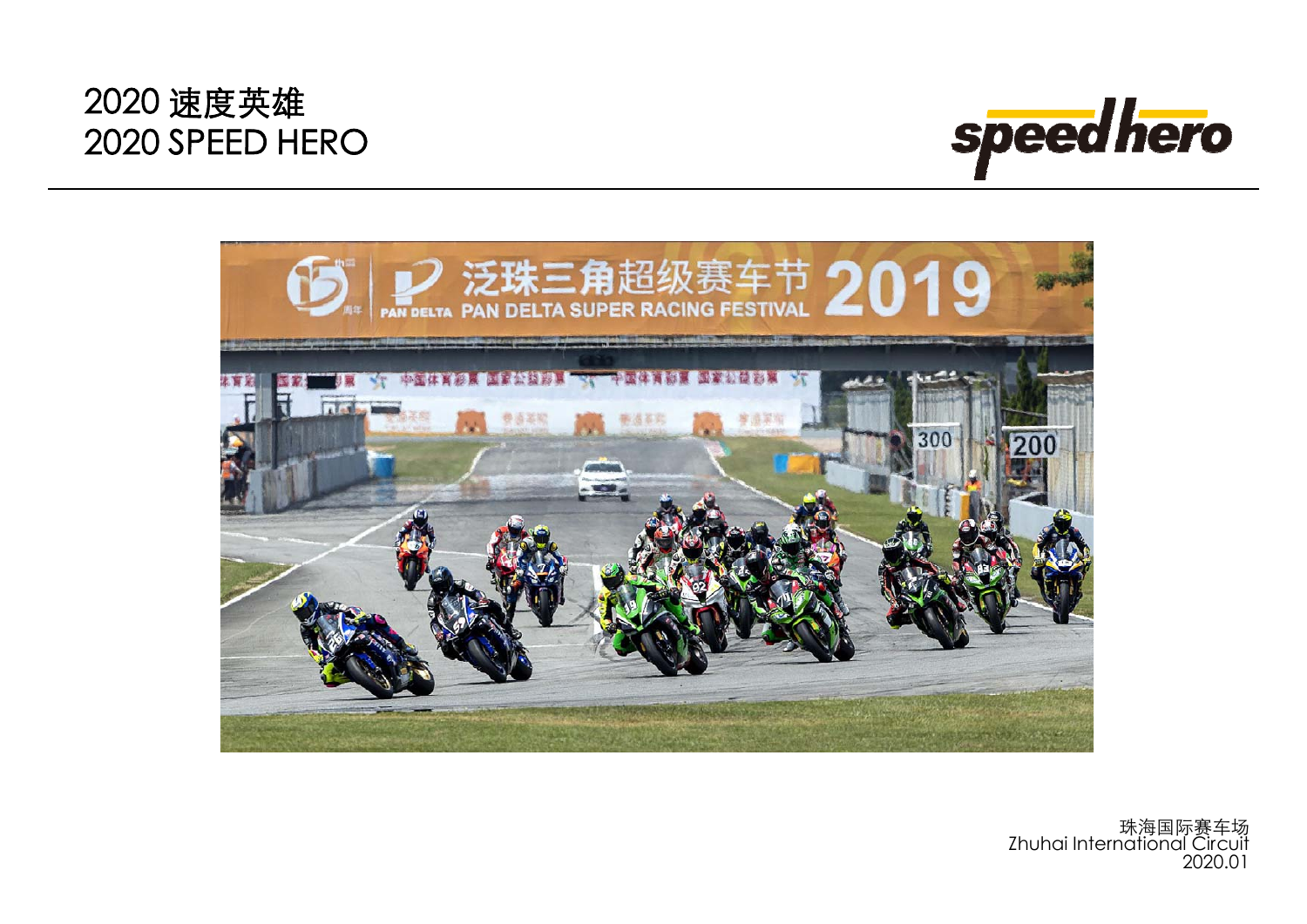

#### 赛事日期 EVENT CALENDAR

3月13-15日 泛珠三角超级赛车节 – 春季赛 March 13-15, Pan Delta Super Racing Festival - Spring

6月12-14日 泛珠三角超级赛车节 – 夏季赛 June 12-14, Pan Delta Super Racing Festival - Summer

9月18-20日 泛珠三角超级赛车节 – 秋季赛 September 18-20, Pan Delta Super Racing Festival – Autumn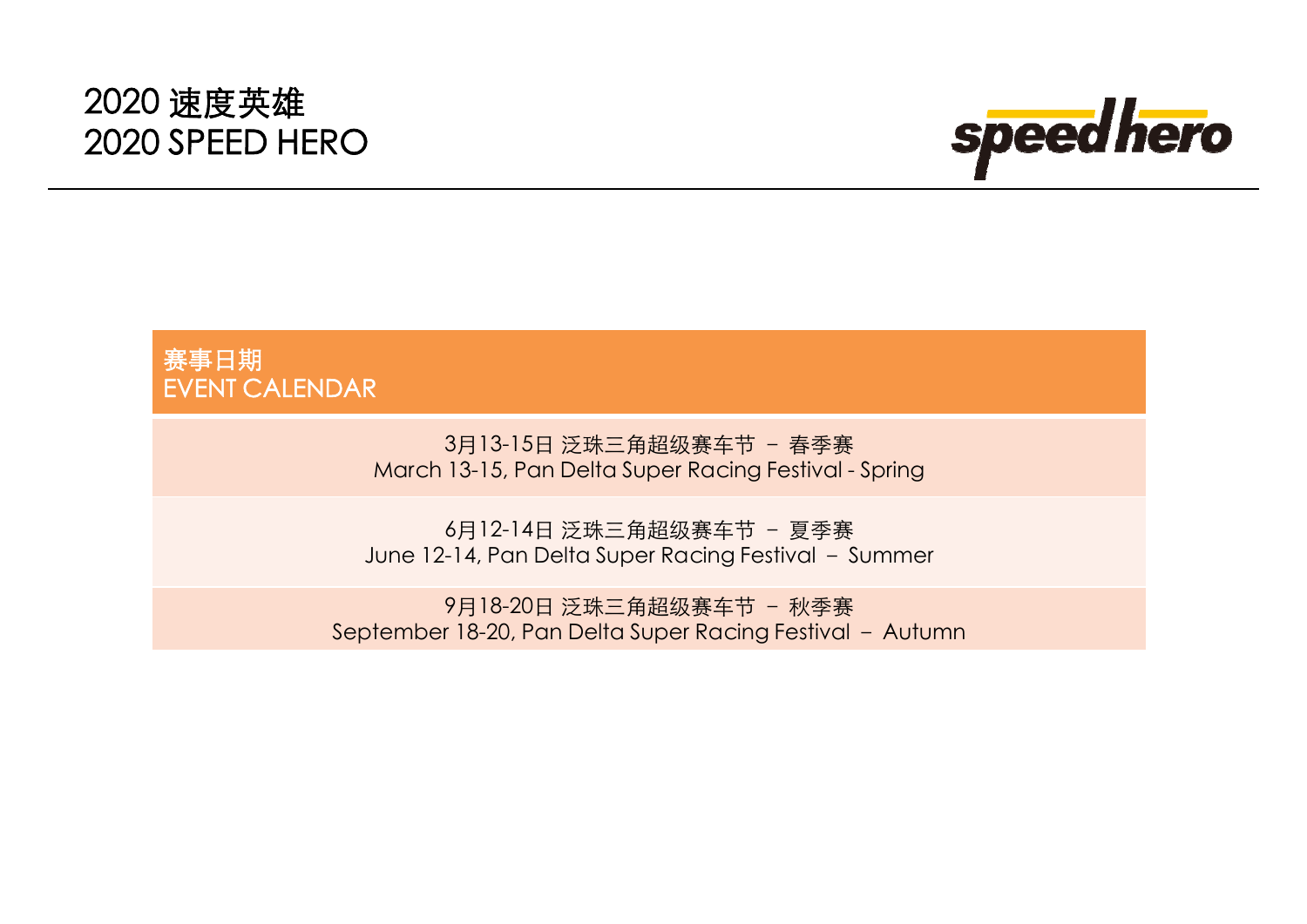

#### 车手 Riders

中国内地车手须持有中国汽车摩托车运动联合会颁发的当年有 效的摩托车场地比赛执照。

Mainland China riders must hold a current and valid circuit competition licence issued by CAMF.

所有国际车手,包括中国香港、中国澳门及中国台湾车手须持 有当年度有效的比赛执照及参赛同意函。 All International riders including riders from Hong Kong China, Macau China and Chinese Taipei must hold a current and valid COMPETITION LICENCE and VISA.

车手参赛时必须同时出示当年有效的医疗卡或医生证明及有效 保险证明。

A rider must also be in possession of a current medical certificate of aptitude and Insurance.

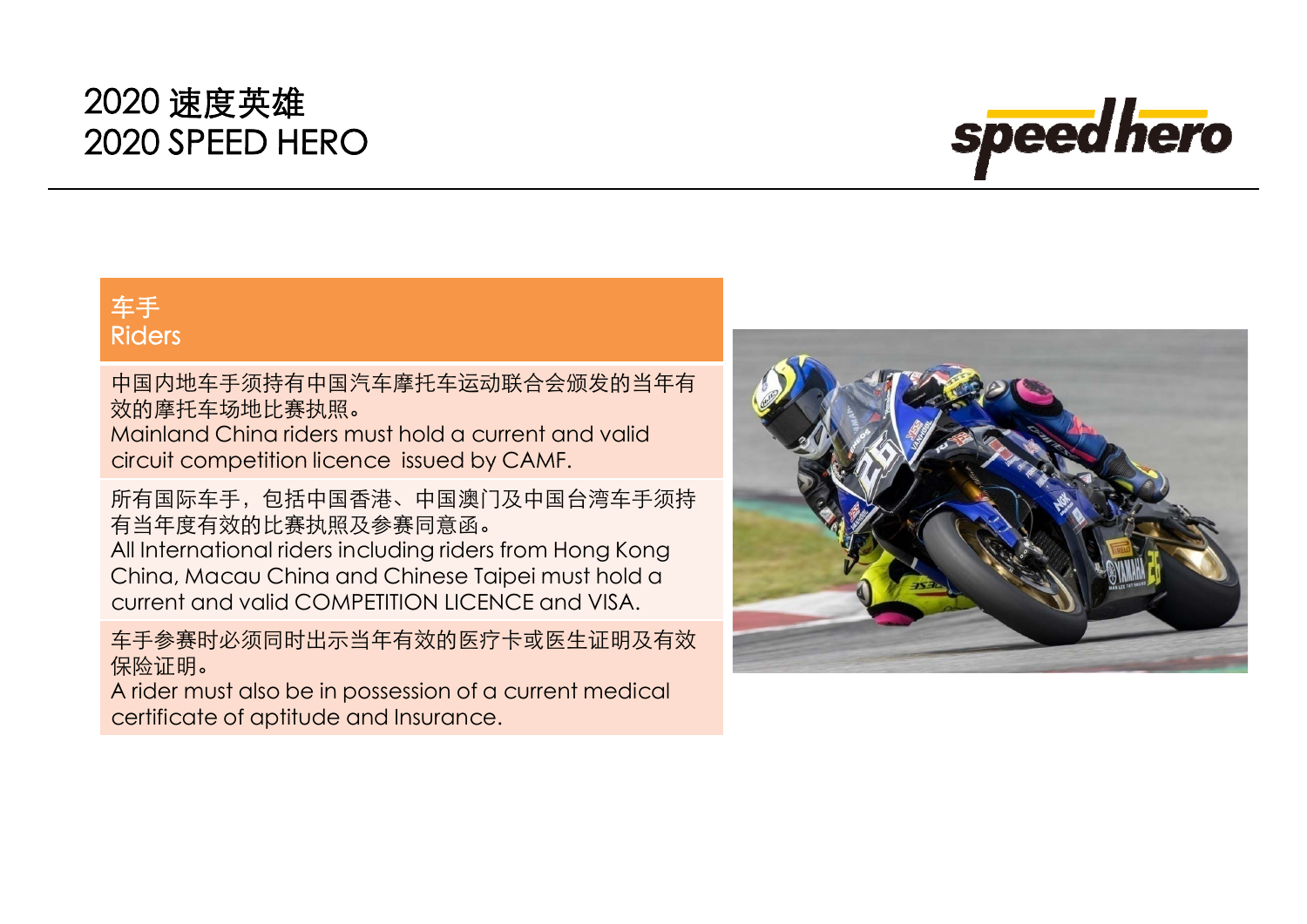

| <b>CATERGORY:</b>                                                                                                                         | 具体内容请参照2020年速度英雄比赛规则<br>Details can be refer to 2020 Speed Hero Sporting<br>Regulations.                                                                                                                                                                                                                                                                                      |  |
|-------------------------------------------------------------------------------------------------------------------------------------------|-------------------------------------------------------------------------------------------------------------------------------------------------------------------------------------------------------------------------------------------------------------------------------------------------------------------------------------------------------------------------------|--|
| 量产四冲程, 由751cc至1500cc                                                                                                                      | Open to all production four stroke from 751 cc up<br>to 1500cc.                                                                                                                                                                                                                                                                                                               |  |
| 量产四冲程, 不超过750cc。                                                                                                                          | Production four stroke up to 750cc.                                                                                                                                                                                                                                                                                                                                           |  |
| 超级原厂运动600cc, 必须依据国际摩联SUPER<br>SPORT 600cc规则改装。                                                                                            | Super Sport 600cc. must comply with FIM Super<br>Sport 600cc rules and regulations.                                                                                                                                                                                                                                                                                           |  |
| 超级原厂运动600cc;<br>此组别只接受中国籍车手(中国内地、中国香港、中<br>国澳门及中国台湾) 参赛。<br>其中, 在2017-2019年速度英雄或ZIC超级摩托车赛<br>中年度积分前十五的车手不可参加此组别。<br>**赛会有权审核参赛的资格,调整参加组别。 | Super Sport 600cc.<br>Only Chinese riders (including Mainland China,<br>Hongkong China, Macau China and Chinese<br>Taipei) will be accepted in this class.<br>Top 15 riders of 2017-2019 Speed Hero/ZIC<br>Superbike championship points in each class will<br>not be accepted.<br>** The organizer has the right to review the<br>eligibility of rider and adjust the class. |  |
|                                                                                                                                           |                                                                                                                                                                                                                                                                                                                                                                               |  |

\*\*\*所有参赛车辆需使用赛事组织者指定品牌的官方轮胎,详见赛前通知。

\*\*\*All bikes participating in 2020 SPEED HERO will be required to use the designated tyre band. Notice for details.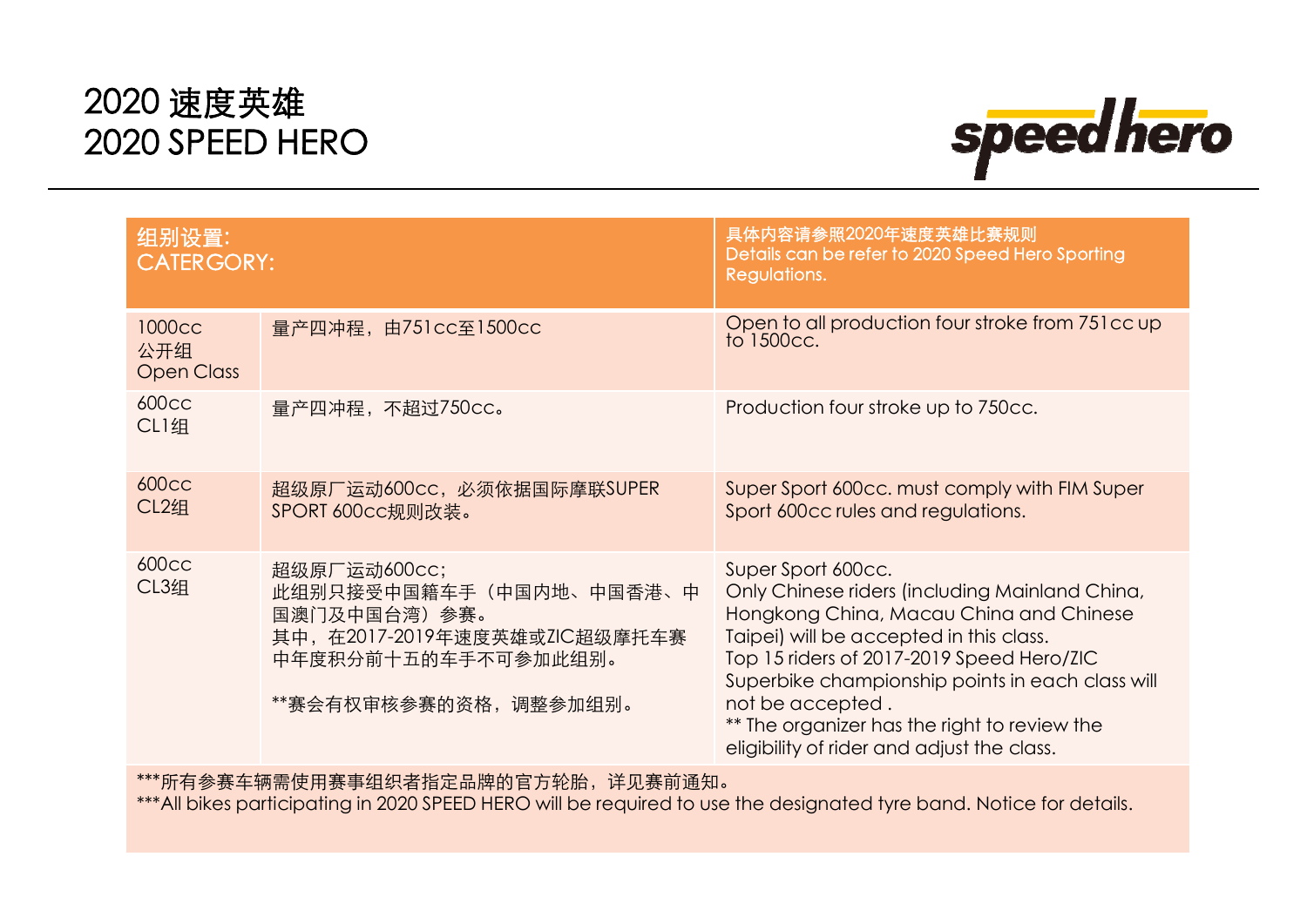

| 赛程设置 Sessions:               |                                       |  |
|------------------------------|---------------------------------------|--|
| ■1次官方练习 (30分钟)               | ■1x Official Practice (30mins)        |  |
| ■1次排位赛(20分钟)                 | $\blacksquare$ 1x Qualifying (20mins) |  |
| ■2回合比赛 (各10圈,不超过30分钟)        | ■2x 10 laps Race (max 30 mins)        |  |
| *具体事宜请参看2020年赛事规则及参见赛事时间表安排。 |                                       |  |

\*More information please refer to the 2020 Speed Hero Regulations and event programme.

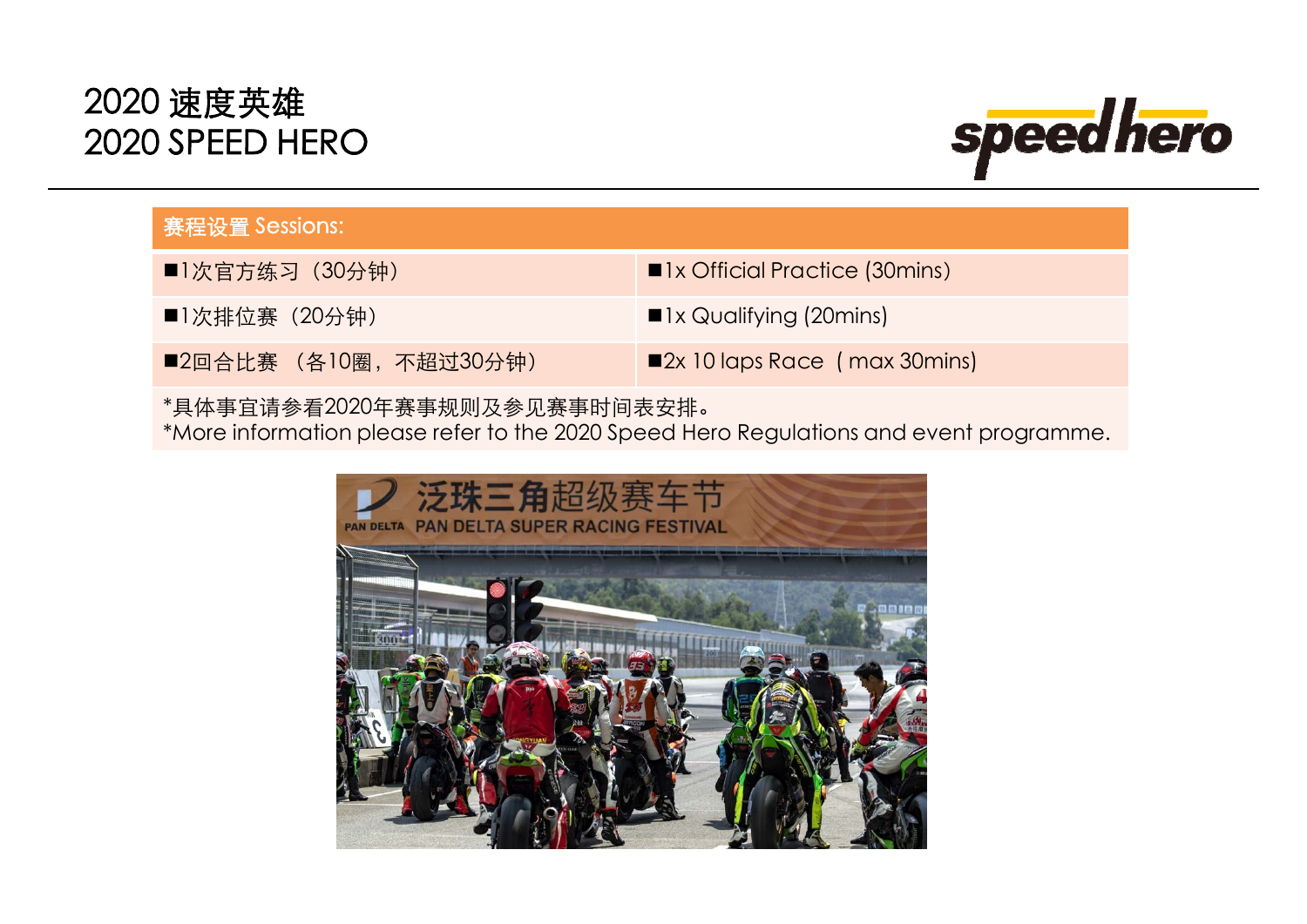

#### 车队商业推广合作套餐

| 3万(单场)                           | 5万 (单场)                          | 10万 (单场)                         | 20万 (单场)                          |
|----------------------------------|----------------------------------|----------------------------------|-----------------------------------|
| Pit房 (1间)<br>使用时间:<br>赛事周(周二至周日) | Pit房 (1间)<br>使用时间:<br>赛事周(周二至周日) | Pit房 (1间)<br>使用时间:<br>赛事周(周二至周日) | Pit房 (1间)<br>使用时间:<br>赛事周(周二至周日)  |
| 模特手环2条                           | 模特手环4条                           | 模特手环4条                           | 模特手环4条                            |
| 车队名称注册                           | 车队名称注册                           | 车队名称注册                           | 车队名称注册                            |
| 赛事年鉴1页                           | 赛事年鉴1页                           | 赛事年鉴2页                           | 赛事年鉴2页                            |
| 车队宣传(1次)<br>(ZIC微信公众平台及相关网站报导)   | 车队宣传(1次)<br>(ZIC微信公众平台及相关网站报导)   | 车队宣传(1次)<br>(ZIC微信公众平台及相关网站报导)   | 车队宣传(1次)<br>(ZIC微信公众平台及相关网站报导)    |
|                                  | 车队嘉宾证4张                          | 车队嘉宾证4张                          | 车队嘉宾证6张                           |
|                                  | 普通嘉宾证4张                          | 普通嘉宾证6张                          | 普通嘉宾证10张                          |
|                                  | 车队摄影证2张                          | 车队摄影证2张                          | 车队摄影证2张                           |
|                                  | 直道铁丝网广告1条<br>(10x1.3m)           | 直道铁丝网广告1条<br>(10x1.3m)           | 直道铁丝网广告2条<br>(10x1.3m)            |
|                                  |                                  | VIP品牌桌一围,<br>人证10张,车证5张          | VIP房一间,<br>人证35张,车证15张            |
|                                  |                                  | 赛道弯位广告位<br>(位置赛会指定安排)            | 赛道弯位广告位<br>(位置赛会指定安排)             |
|                                  |                                  | 看台扶手栏广告1条<br>(10x0.9m)           | 看台扶手栏广告1条<br>(10x0.9m)            |
|                                  |                                  | 赛事访问                             | 赛事访问                              |
|                                  |                                  | 车队赛道拍照时段                         | 车队赛道拍照时段                          |
|                                  |                                  |                                  | 商业区展位1个<br>(不多于50m <sup>2</sup> ) |

合作联系: 周强 0756-3621447 13702767179